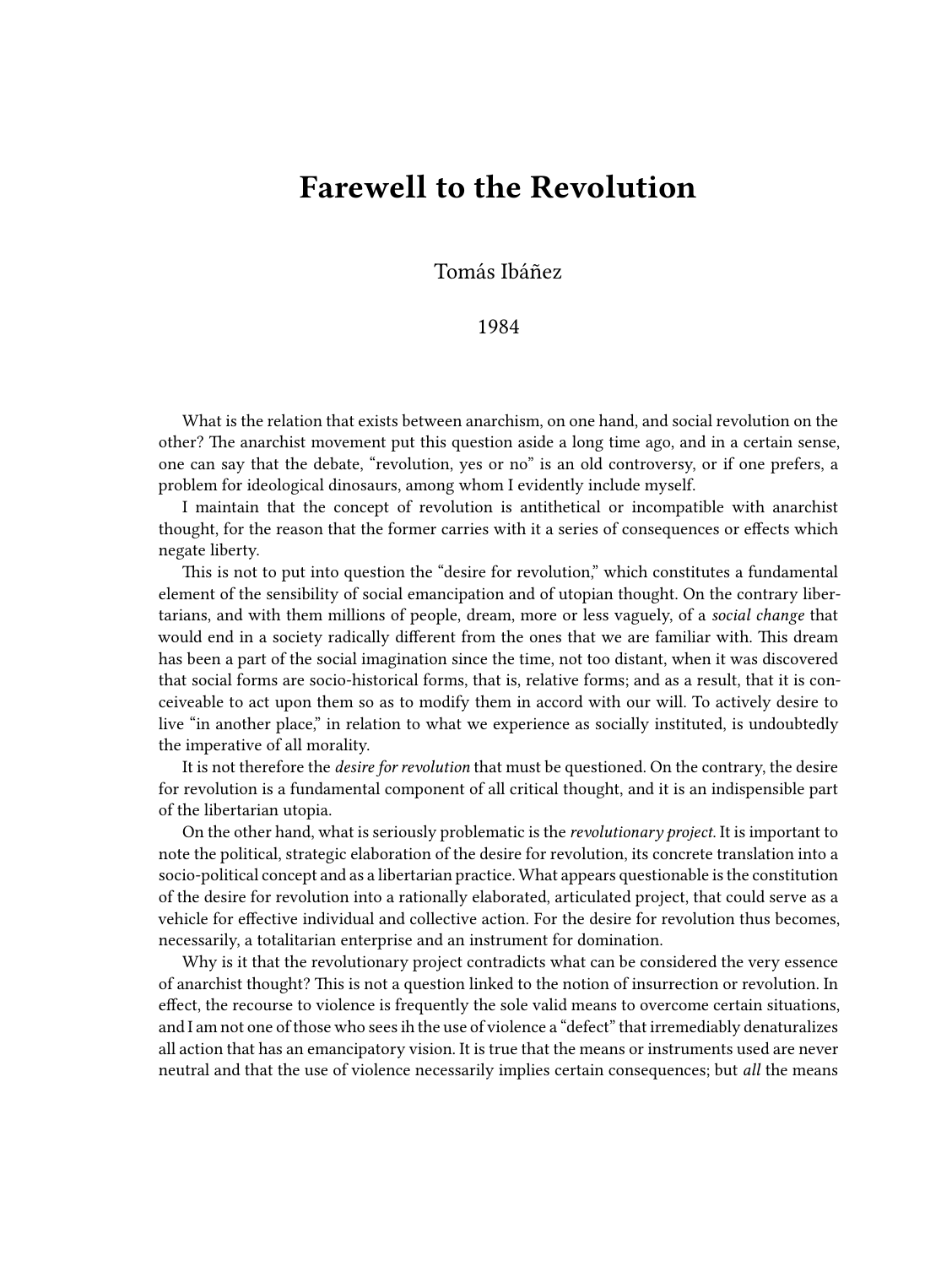of violence that we may use carry with them unintended and uncontrollable secondary effects. The rejection of violence of the oppressed does not appear to be justifiable, though a rejection of a "strategy of violence" is.

Beyond the insurrectional aspect of revolution, what is being put into question concerns a basic problem, linked to the very logic of the concept of revolution. An historical analysis of the emergence and development of the concept of social revolution would show us to what extent this concept has been marked by the scientific model that is proper to classical mechanics, and to what extent it is a tributary of the deterministic and dominating scientistic ideology that impregnates the Galilean-Newtonian scientific model. Lappo Berti<sup>1</sup> has formulated this analysis in an excellent article that appears in the magazine *Aut-Aut*; for this reason, I will not treat this issue in a detailed way, and instead limit myself to simply pointing out that, historically, the concept of revolution has been for the most part useful for the purposes of the bourgeoisie, and more generally, for all projects that aim at political power.

This aspect by itself would be sufficient to cast a shadow of doubt over the pertinent, pretended libertarian concept of revolution; what matters, however, is to note other aspects, and for those, it is necessary to identify some characteristics of the notion of revolution. A revolution obviously does not reduce itself to a simple transformation of society. It is necessary to specify at least five supplementary elements, in order to come to some understanding of it:

- 1. It is a relatively *brusque and rapid* transformation otherwise the terms "revolution" and "evolution" would be interchangeable.
- 2. It is a *radical* transformation if it were not, one could speak of a simple re-adjustment or social "reform."
- 3. It is an *oriented* transformation. that is. it has a final goal libertarians are not "democrats" satisfied with the realization of majority rule. but demand that the revolution. if it is to be "authentic." must conform to their own proper criteria.
- 4. It is a *global* transformation that concerns all of society contrariwise one would be speaking of nothing but a temporary local social change.
- 5. Finally, as a political project, the revolution necessarily converts itself into a*transcendental objective* — the effects attributed to its realization are sufficiently important. as this objective (the revolution) is situated at a level qualitatively different from other objectives. relegating these others to a position of hierarchical subordination.

If we analyze the different consequences that follow from these five characteristics. it is easy to see why the idea of revolution becomes incompatible with anarchism from the moment that it takes on the form of a political project. that is. a project that is virtually realizable and that orients the oppositional social practice of libertarians. Very briefly. I will cite three of these reasons:

1. The idea of revolution. as a supreme transcendental objective. necessarily re-introduces a *theological* element into libertarian thought. This supreme objective legitimizes the sacrifice of the present to the future. concretely lived time to a purely ideal time – not to speak of other sacrifices that extend from the self-sacrifice of the militant and the sacrifice of others. through to

<sup>&</sup>lt;sup>1</sup> L. Berti, "Revoluzione o ...?" *Aut Aut*, January 1980, Milan.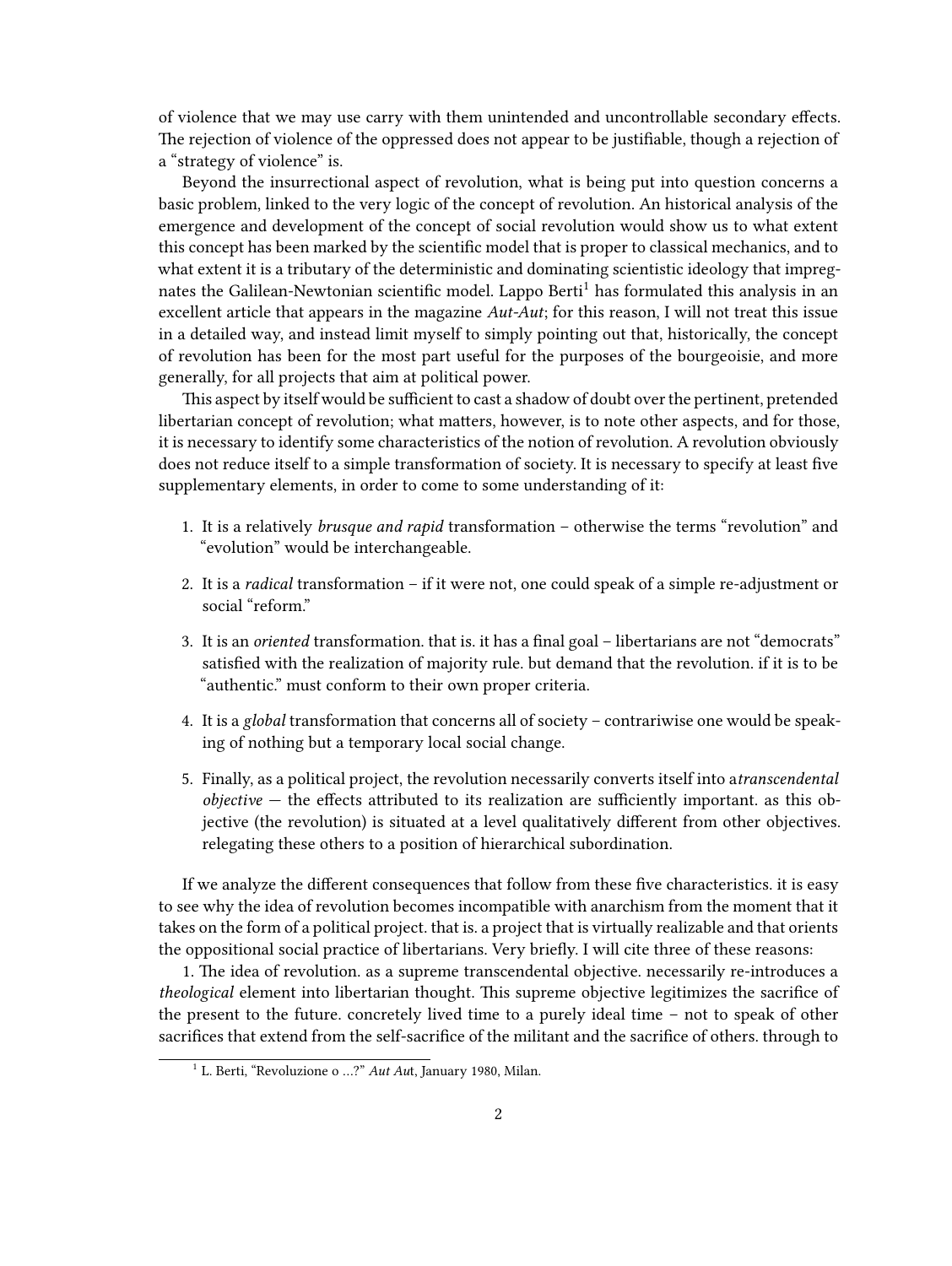the sacrifice of "principles." From the moment that there is a transcendental objective, a supreme end, a value located in a future time, *all sacrifices are permitted*. Given that the revolution could be achieved by means of a strategy. whatever it be. we could not call ourselves libertarians If we did not intend to carry it out — whatever the cost. The thousands of deaths that instituted society daily causes. the innumerable sufferings and humiliations of every moment. the permanent injustice. leaves us no choice. If the revolution is inscribed as a possible consequence of a strategy, *nothing* can justify the renunciation of that strategy. The affirmation that "the end does not justify the means" loses, in this context, all meaning which is not moralistic and pious. Of what importance are the justifications if the result constitutes the end of barbarism? We are dealing. obviously. with an old debate. but those who believe that the revolution can be a direct consequence of their actions have reasons to "scorn" the "good sentiments" of the libertarians. It is undoubtedly necessary to choose between the belief in the revolutionary project, on the one hand, and the libertarian "ideology" on the other.

One cannot be an anarchist and engage in a revolutionary project, as this latter negates all libertarian values. Not having understood this, the libertarians of the first half of the century were led into incredible confusions. creating a distance between their practice and their ideology.

2. The idea of revolution, as a global and totalizing project concerning a given Society in its entirety, is necessarily a totalitarian project because it ties, in the same fate, the totality of individual projects, subordinating the particular to the general.

In effect, society is a *system*, in the strong sense of the term – all its parts interact with one another and are interrelated. Society is more than the sum of its parts, yet it is also less than the sum of its parts, because each part, as incorporated in a system, suffers the obligations that limit the expression of its own characteristics. The "revolutionary project" also carries with it a "social project." It is not simply a negative endeavour aimed at destroying what is socially instituted, for it involves the proposal of an alternative social system. Consequently, the revolutionary project presents itself as a plan, which will affect the existence of *every one* of the parts of the social body, obliging, in addition, these parts to adapt themselves to the social project as conceived by the "revolutionaries," whether they wish to or not. A social project can be conceived in a way so as to maximize the liberty and autonomy of each social element, but each element must adjust itself with the whole, and the whole secures the compatibility by exercising the required material and ideological functions. The model of society guided by a revolutionary project is therefore a model for *all*. It is doubtful that the goal of libertarian action is to promote a social system, whichever it may be, if it means that, by definition, this system would have to be partially enforced.

3. Finally, the idea of revolution implies the belief in social *determinism*, that is, the belief that society is a kind of machine governed by laws, upon which one can apply certain causally efficacious actions to produce controlled and predictable effects. Without this belief, the "revolutionary project" makes no sense, since a strategy can only be elaborated on the basis of a causal relation between the realized actions and its produced consequences, or at least, in a conviction in these causal characteristics. This tends to ignore the fact that society is a self-organizing system, profoundly unpredictable in its 'reactions and in its functioning. And it also leads (though this is a different question) to the acceptance of a model of knowledge of the social based on the control of the object to be known, and ultimately, on social control. Libertarian thought, by definition, cannot shelter within its womb the concept of revolution, and should comprehensively abandon the very use of the term "revolution."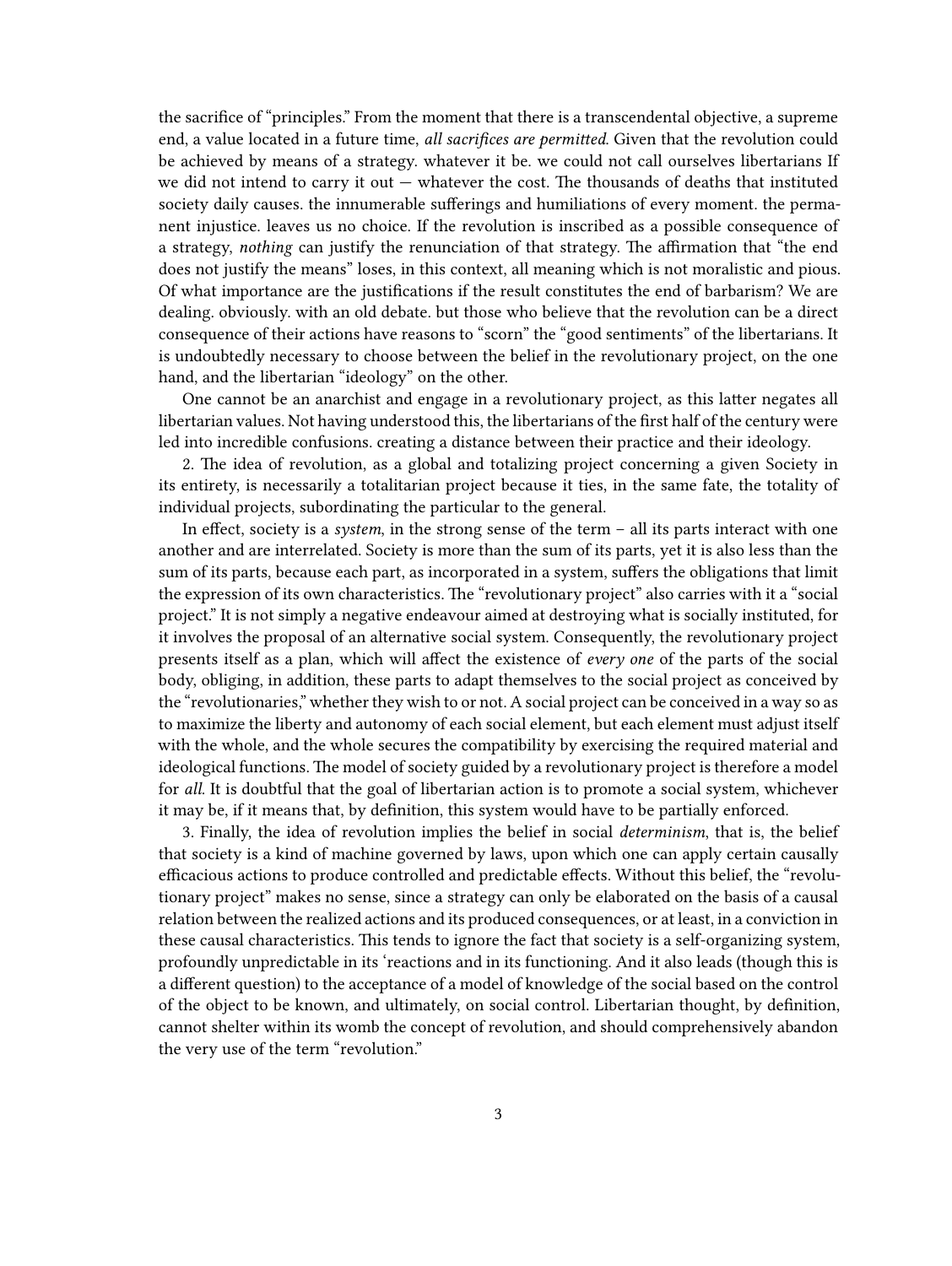The practical activity of libertarians can, eventually, unleash and provoke a revolution, but never as the result of a rational and coherent project. The "desire for revolution" and "utopia," conjoined with libertarian practice, constitute powerful elements for social change. They can force the social system to restructure itself without our knowing precisely why and how. Fortunately, neither the libertarians, nor any others, dominate sufficiently the mechanisms and the social laws so as to control and lead them in accord with their will.

To conclude, I would like to state that anarchism is a *system in becoming*, an essentially evolutionary system, which in its origins had insufficiencies and authoritarian characteristics, and to this day continues to have them. From the perspective of critical anarchism, the concern, it may be said, is to improve anarchism from day to day, freeing it progressively of its authoritarian contents.

Today, the progress of anarchist thought traverses three fundamental conditions:

- 1. Abandon explicitly the concept of revolution, proceeding to its criticism and following through on all the consequences of Its rejection.
- 2. Recognize the impossibility of a society deprived of power relations, and infer the consequences.
- 3. Recognize that not all positive goals are necessarily compatible<sup>2</sup>, and draw the appropriate conclusions.

If what I have said is correct, it is truly a pity, since it was agreeable to dream of a society without power, believing that all the values that appeared to us as positive could be organized in a harmonious bouquet, and it was undoubtedly exhilarating to live fighting for the revolution.

Anarchists were among the first to proclaim that human beings should get used to living without God, even though this was frustrating and difficult; today, anarchists, and people in general, should learn to live without the belief in revolution.

<sup>2</sup> R. Pagés, "La Libertá, la guerre, la seritú", *Volontá*, No. 4 (1984).